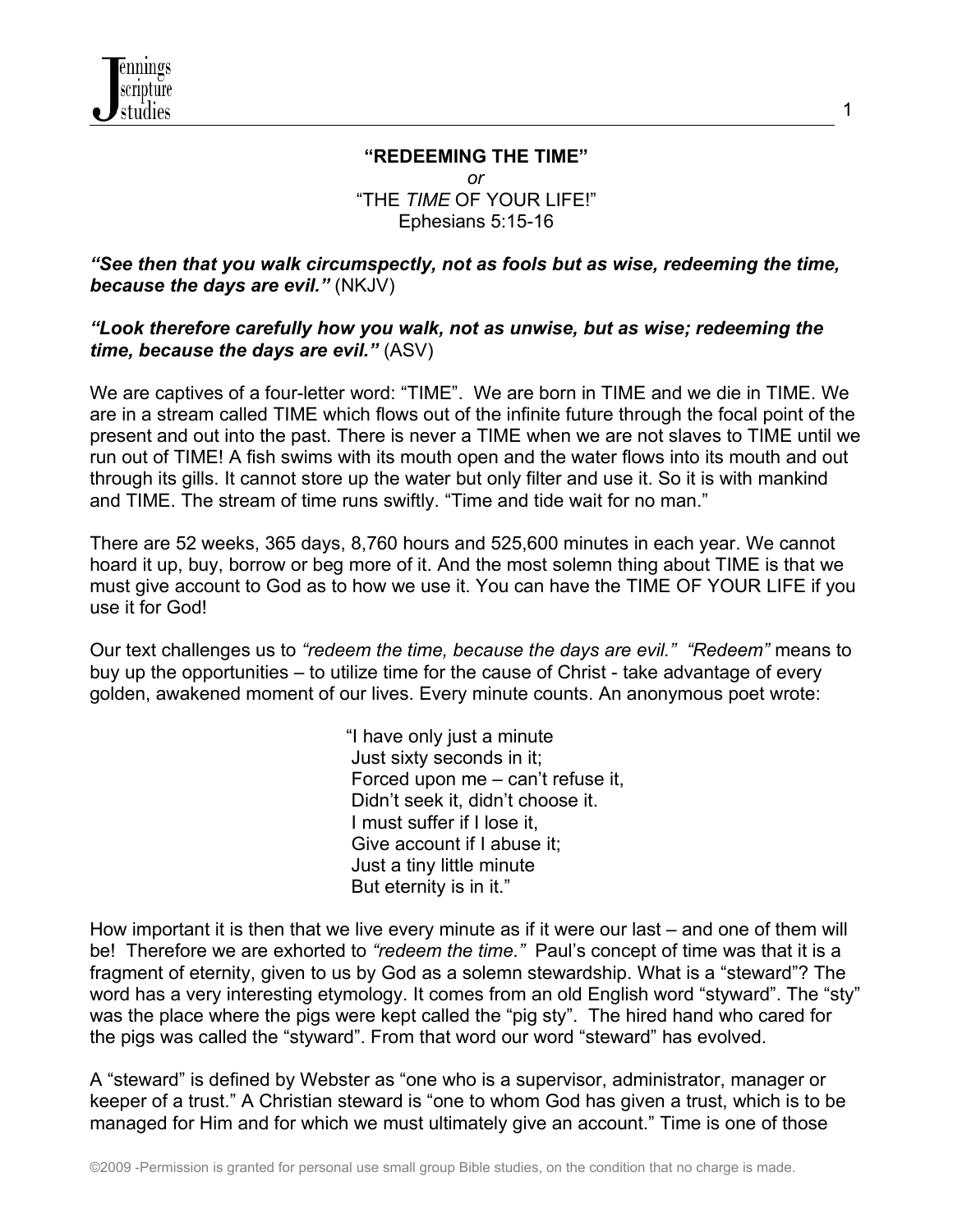

trusts. We are to be good stewards of the gift of time. How, then, can we be good stewards of time? There are at least three ways that I suggest to you:

- We must correctly appraise time;
- We must conscientiously appropriate time;
- We must consistently apply time.

# **I. WE MUST CORRECTLY APPRAISE TIME.**

 How valuable is time to you? We have watches on our persons; clocks in our homes, cars and on our streets and in public squares; there are seminars on "Time Management"; employees punch the "time clock" when they start their work day and when they end it. We are time conscious but do we correctly appraise time? If we are to correctly appraise time, we must take into account:

# **A. The Sacredness Of Time.**

 Time is sacred because it is a gift from God, it is the coin of life. ["Time is the](http://www.quotationspage.com/quote/24278.html) most valuable thing a man can spend." - Carl Sandburg

 **Illust.** In II Kings 20:1-6 we read of King Hezekiah whose time ran out. God said, "Set your house in order for you shall die and not live." Then Hezekiah pled with God to extend his life and God gave him 15 more years. Ask King Hezekiah whether time is sacred or not and he would answer emphatically in the affirmative!

 British Queen Elizabeth I cried when near death, "All my possessions for a a moment of time." Let us not wait until our death bed to correctly appraise time, to realize the sacredness of time.

> "Every day is a magic chest, The gift of time is in it. So guard it well and do not lose One golden, sacred minute."

 If we are going to correctly appraise time we must not only realize the sacredness of time but we must also be aware of:

### **B. The Shortness Of Time.**

 The Apostle Paul declares, "But this I say, brethren, the time is short." (I Cor. 7:29) James says, "You do not know what your life will be like tomorrow. You are just a vapor that appears for a little while and then vanishes away." (James 4:14)

Someone put it this way:

 "When, as a child, I laughed and wept, time crept; When, as a youth, I dreamed and talked, time walked; When I became a full grown man, time ran; And later, as I older grew, time flew;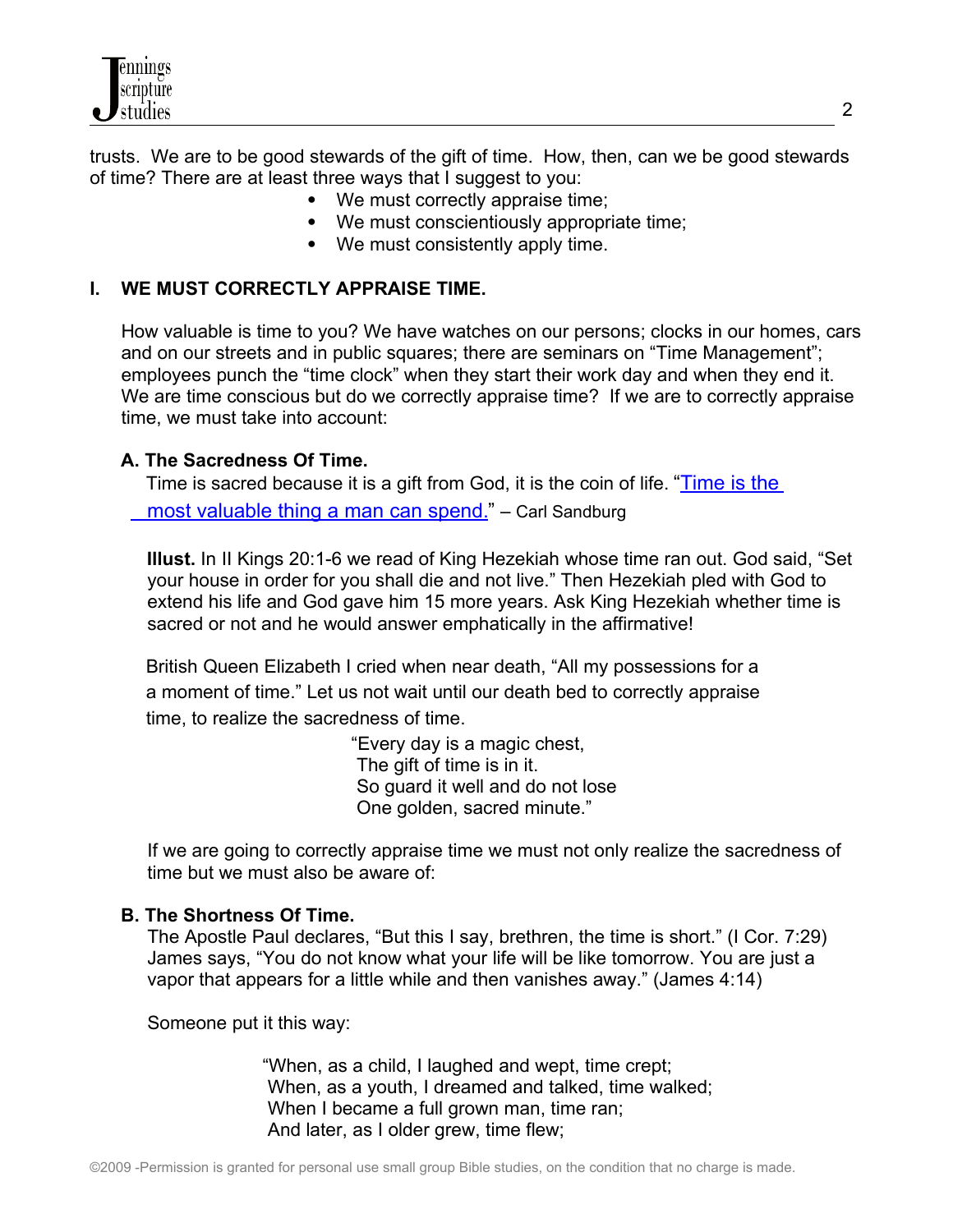Soon I shall find, while traveling on, time gone."

 The inescapable fact of life is this: "As for the days of our life, they contain seventy years, or if due to strength, eighty years, yet their pride is but labor and sorrow; for soon it is gone and we fly away." (Psalm 90:10) And the Psalmist goes on to say, "So teach us to number our days, that we may get us a heart of wisdom." (Psalm 90:12)

 **Illust.** Over my grandmother's dresser in her bedroom was this saying: "Only one life, 'twill soon be past; Only what's done for Christ will last."

 She saw those words every morning as she combed her hair and I never saw her wasting time. She was a conscientious time consumer who was a hard worker at home and church. Her appreciation of the brevity of time and her usage of it impacted me greatly as a child.

 We must appraise time in view of the sacredness of time and the shortness of time but we must also appraise time in view of the:

# **C. The Setting For Time.**

We are exhorted to *"redeem the time."* Why? *"Because the days are evil*." Evil times are the setting in which we utilize time. And Paul writes to Timothy, *"But realize this, that in the last days difficult times will come."* (II Tim.3:1)

 The fact that we live in evil days should make us more aware of how we manage our time. We live in a dark world and it is getting darker. Jesus said we are "the light of the world" and if we are ever going to penetrate the darkness, now is the time to "redeem" – to buy up that opportunity.

 **Illust.** I have stood at the bedside of dying friends. On occasion I have heard the Doctor or Nurse say, "He/she doesn't have much time left." None of us have much time left! So, let us, like Jesus, "*be about our Father's business*"! (Luke 2:49)

 In view of the sacredness, the shortness and the setting for time we must correctly value it if we are to be wise consumers of it. Furthermore,

# **II. WE MUST CONSCIENTIOUSLY APPROPRIATE TIME.**

 Again, the word, *"redeem"* suggests that we appropriate conscientiously whatever time we have on earth. Let us ask 3 questions about conscientiously appropriating time:

### **A. Why Appropriate Time Conscientiously?**

 The wise person will appropriate time wisely because time is the stuff of which life consists! Look closely at your watch or clock. With every tick life is passing away. There it goes – gone forever – no recalling that last tick of time! That is sobering, isn't it?

 Listen to what some great writers have had to say about time as it relates to life: ©2009 -Permission is granted for personal use small group Bible studies, on the condition that no charge is made.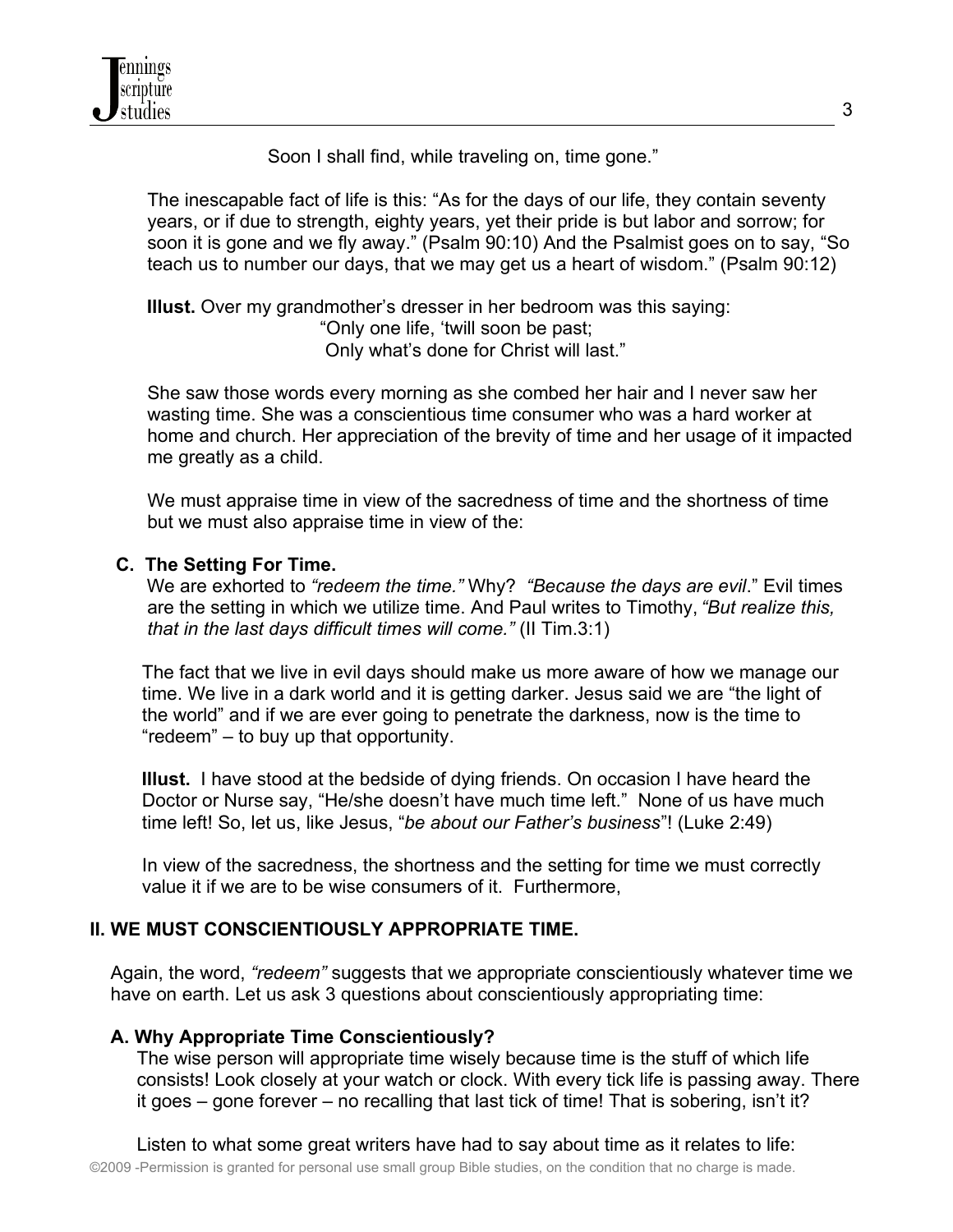

- Emerson said, "Whoever loses a day loses life"
- Lord Bacon said, "To use time is to use life"
- Dr. Otis Young said, "Time wasted is mere existence; used properly is life."
- Benjamin Franklin said, "Time is what life is made of."

We often hear it said, "I don't have time." That statement advertises that the speaker is a poor time manager! That flies in the face of what we read in the Book of Ecclesiastes:

"A time to give birth and a time to die;

A time to plant and a time to uproot what is planted.

- A time to kill and a time to heal;
- A time to tear down and a time to build up.
- A time to weep and a time to laugh;
- A time to mourn and a time to dance.
- A time to throw stones and a time to gather stones;
- A time to embrace and a time to shun embracing.
- A time to search and a time to give up as lost;
- A time to keep and a time to throw away.
- A time to tear apart and a time to sew together;
- A time to be silent and a time to speak.
- A time to love and a time to hate;
- A time for war and a time for peace." (Eccles.3:2-8 nasu)

 Notice that this compendium on time does not say, "a time to waste"! "You cannot kill Time without injuring eternity". To waste time is to waste life. It is not wasted if used wisely, that is why we must conscientiously appropriate time.

### **B. When To Appropriate Time Conscientiously?**

 II Cor. 6:2 - "*Now is the accepted time."* The context is: "Now is the time for salvation." However, the principle holds for all of life and that is, "Now is all the time we have, right now! This very moment.

 Have you noticed that the people who get the most accomplished are the ones who use their time wisely? On the other hand, people who waste a lot of time never have enough time to accomplish very much! We either use time wisely or lose time foolishly and when it is gone it is gone forever. Teddy Roosevelt said, "Nine tenths of wisdom consists of being wise in the use of time." We cannot use time in any better way than to give it to God's cause and for His glory!

 Time is not yesterday, time is not tomorrow, time is this second, this breath! Living in the present with eternity's values in view is when we are conscientiously appropriating time.

 A third question is: how do we appropriate time conscientiously? The answer to that question leads me to my last thought: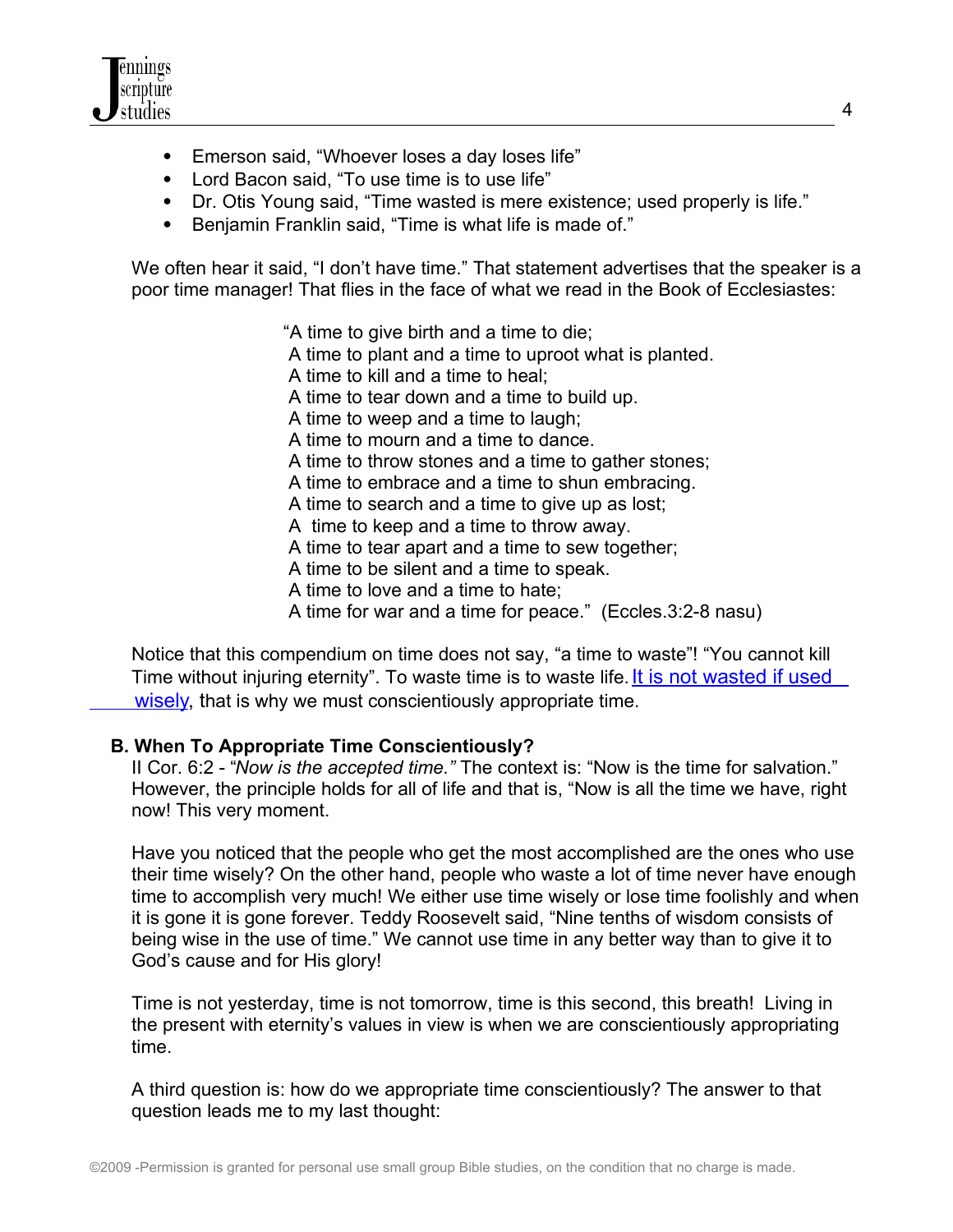# **III.WE MUST CONSISTENTLY APPLY TIME.**

 Back to our text in Eph. 2:15-16 *"See then that you walk circumspectly, not as fools but as wise, redeeming the time, because the days are evil."* The main emphasis of this statement is this: We are responsible to God to be good stewards of the time God gives us by consistently utilizing it.

We see that principle in the word "walk." We are to walk circumspectly, wisely – not erratically, not in spurts and jerks as foolish people. This word is used throughout the New Testament to describe the believer's consistent way of life:

- Acts 21:24 "Walk orderly"
- II Cor. 5:7 "Walk by faith"
- Gal. 5:16 "Walk by the Spirit"
- Eph. 2:10 "Walk in good works"
- Eph. 5:2 "Walk in love"
- Eph. 5:8 "Walk as children of light"
- Col. 1:10 "Walk in a manner worthy of the Lord", etc.

 All of these statements suggest and require consistency. To be more specific about how to apply ourselves to the time we have let us look at the context in Ephesians chapter two which shows us how to apply time. We do so:

### **A. By Guided Living.** Eph 5:17

"*So then do not be foolish, but understand what the will of the Lord is."* (Eph.5:17)

 God has a wonderful purpose and plan for the lives of His children. What a tragedy that so many senselessly and aimlessly wander around, wasting day after day, instead of understanding what God's will is for them. And yet, many of these same persons will quote Psalm 23, *"The Lord is my Shepherd"* and refuse to be guided by Him. Dear friends, live a God guided life and there will be no detours, no defeats, no disasters! To apply time consistently, live a God Guided life. Find God's will, follow God's will and finish in God's will for your life!

#### **B. By Governed Living**.

 *"And do not get drunk with wine, for that is dissipation, but be filled with the Spirit."* (Eph.5:18) God wants to Guide us but He also wants to Govern us. The Governed life is the Spirit-filled life. A man critically said of D.L. Moody, "Does Moody have a monopoly on the Holy Spirit?" Another answered, "No, but the Holy Spirit seems to have a monopoly on Mr. Moody." If we are to be good stewards of the time God gives us we must apply that time consistently and the only way we can do that is to be governed by the Holy Spirit.

#### **C. By Gladdened Living.**

 *"Speaking to one another in psalms and hymns and spiritual songs, singing and making melody with your heart to the Lord; always giving thanks for all things in the name of our Lord Jesus Christ to God, even the Father; and be subject to one another in the fear of*